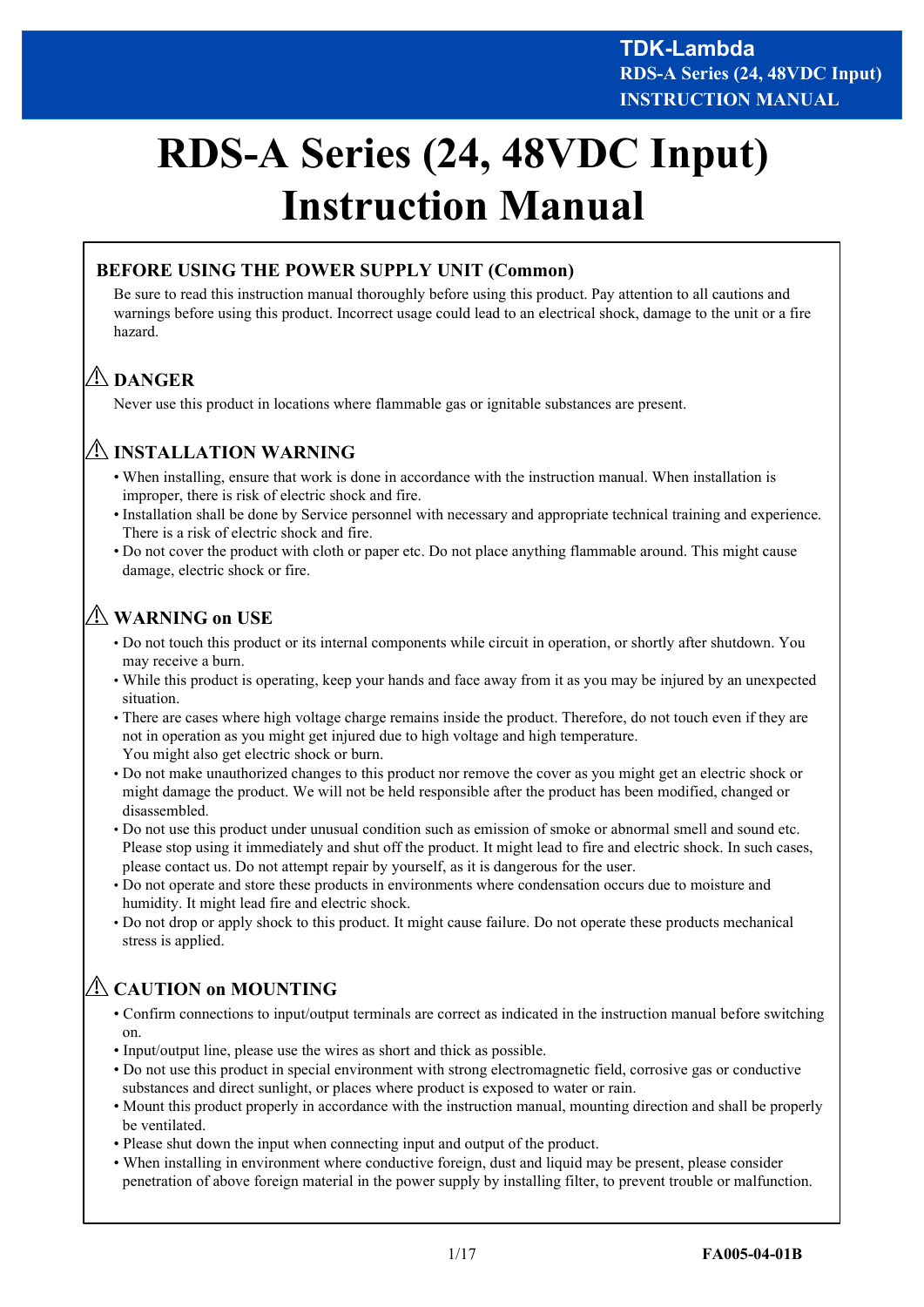# **CAUTION on USE**

- Product individual notes are shown in the instruction manual. If there is any difference with common notes individual notes shall have priority.
- Before using this product, be sure to read the catalog and instruction manual. There is risk of electric shock or damage to the product or fire due to improper use.
- Input voltage, Output current, Output power, ambient temperature and ambient humidity should be kept within specifications, otherwise the product will be damaged, or cause electric shock or fire.
- If the built-in fuse is blown, do not use the product even after replacing the fuse as there is risk of abnormality inside. Be sure to request repair to our company.
- For products without built-in protection circuit (element, fuse, etc.), insert fuse at the input to prevent smoke, fire during abnormal operation.

As for products with building protection circuit, depending on usage conditions, built-in protection circuit might not work. It is recommended to provide separate proper protection circuit.

- For externally mounted fuse do not use other fuses aside from our specified and recommended fuse.
- This product was made for general purpose electronic equipment use and is not designed for applications requiring high safety (such as extremely high reliability and safety requirements. Even though high reliability and safety are not required, this product should not be used directly for applications that have serious risk for life and physical safety. Take sufficient consideration in fail-safe design (such as providing protective circuit or protective device inside the system, providing redundant circuit to ensure no instability when single device failure occurs).
- When used in environments with strong electromagnetic field, there is possibility of product damage due to malfunction.
- When used in environment with corrosive gas (hydrogen sulfide, sulfur dioxide, etc.) , there is possibility that they might penetrate the product and lead to failure.
- When used in environments where there is conductive foreign matter or dust, there is possibility of product failure or malfunction.
- Provide countermeasure for prevention of lightning surge voltage as there is risk of damage due to abnormal voltage.
- Connect together the frame ground terminal of the product and the ground terminal of the equipment for safety and noise reduction. If these ground is not connected together, there is risk of electric shock.
- Parts with lifetime specifications (electrolytic capacitor) are required to be replaced periodically. Set the overhaul period depending on the environment of usage and perform maintenance. Also, note that there are cases when EOL products cannot be overhauled.
- Take care not to apply external abnormal voltage to the output. Especially, applying reverse voltage or overvoltage more than the rated voltage to the output might cause failure, electric shock or fire.
- This product have possibility that hazardous voltage may occur in output terminal depending on failure mode. The output of these products must be protected in the end use equipment to maintain ES1.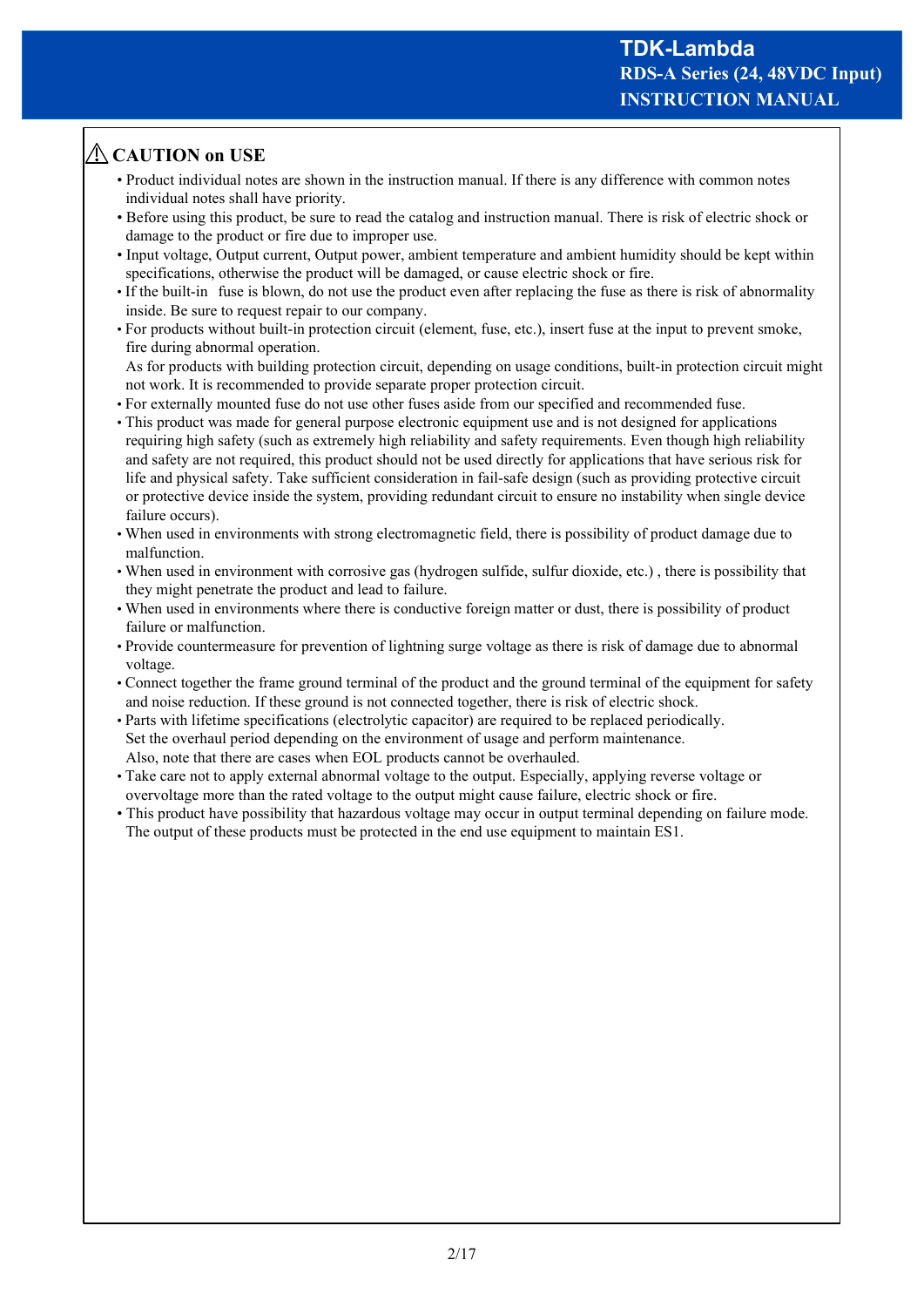# **Note**

- Take note that traces of sheet metal processing be left in our power supplies.
- When disposing product, follow disposal laws of each municipality.
- Published EMI (CE, RE) or immunity is the result when measured in our standard measurement conditions and might not satisfy specification when mounted and wired inside end-user equipment. Use the product after sufficiently evaluating at actual end-user equipment.
- When exporting our products, apply for necessary permissions as required by rules and regulations of Foreign Exchange and Foreign Trade Control Act.
- Catalogue, contents of the instruction manual may be changed without a prior notice. Refer to latest catalogue or instruction manual.
- Reproduction or reprinting the instruction manual or its portion is forbidden without our permission.

#### • CE Marking

CE Marking, when applied to a product covered by this handbook, indicates compliance with the low voltage directive.

## **LONG-TERM STORAGE METHOD AND LONG-TERM STORAGE PERIOD**

- Please keep the product in carton box.
- Please do not apply excessive vibration, shock or mechanical stress applied directly to the product.
- Please keep away from direct sunlight.
- For long-term storage temperature and humidity, the following conditions shall be used as a guideline : Temperature range : 5℃~30℃

Humidity range :  $40\% \sim 60\% RH$ 

Please keep away from the places where temperature and humidity can change drastically.

It can cause condensation on the product or deterioration.

• For long-term storage period, we recommend to use within 2 years after receiving the product.

 There is tendency that the leakage current of an aluminum electrolytic capacitor may increase when stored without using for a long time.

 This phenomenon can be improved by applying voltage to the aluminum electrolytic capacitor to reduce the increased leakage current through the self-recovery effect of the electrolyte.

 For reference, before using products that have been stored for a very long time, please warm-up first for 30 minutes or more without taking load.

- < Criterion of warm up voltage condition >
	- (1)Implementation period : 1 year or above after the delivery
	- (2)Electrical continuity condition
		- Input voltage : Rating

Load : 0A

Ambient temperature : Normal temperature

Time : 30 minutes or more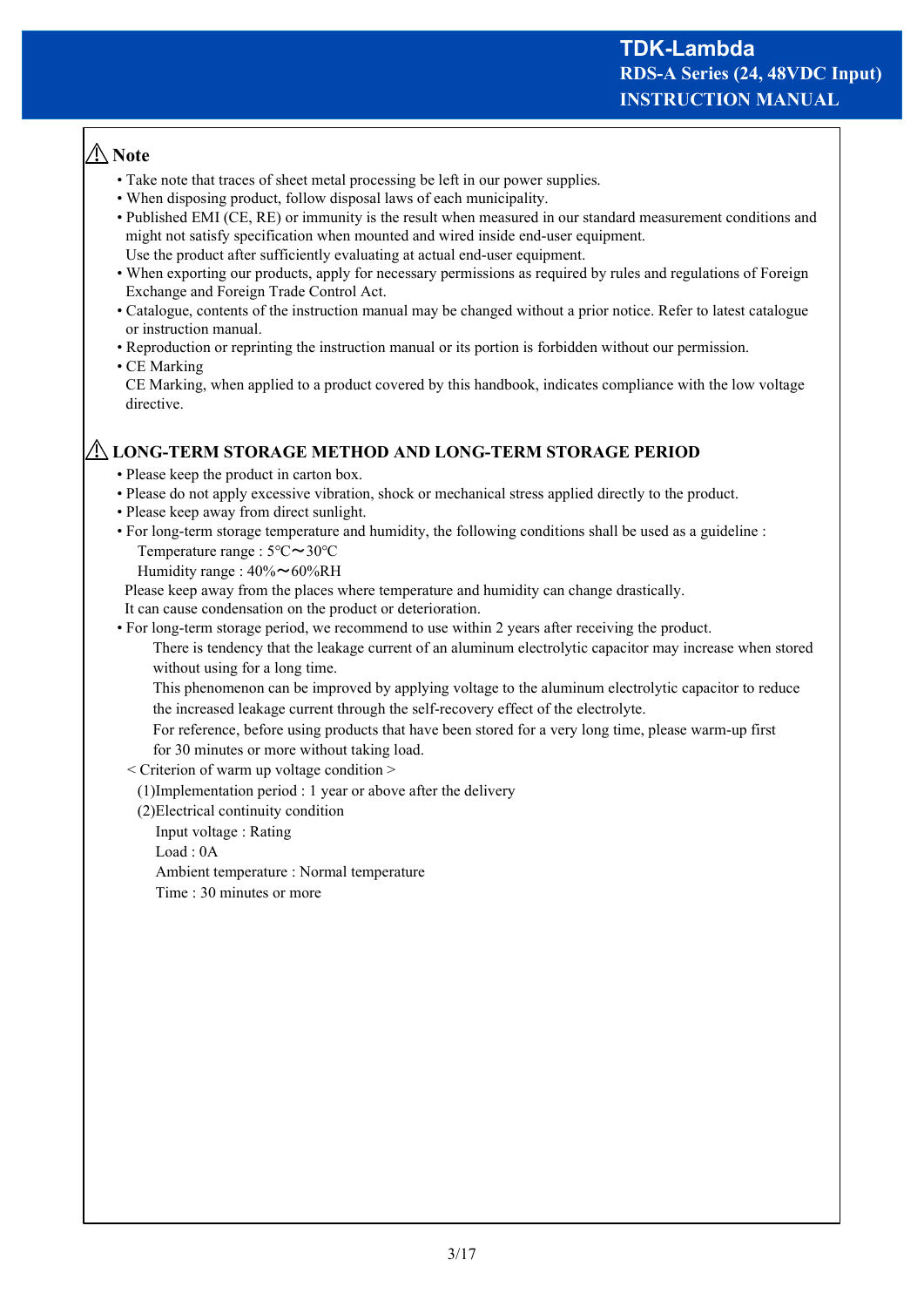# **CONTENTS**

# **PAGE**

|    |                                                                                    |                                                                                                                                                                                                                                      | 5   |
|----|------------------------------------------------------------------------------------|--------------------------------------------------------------------------------------------------------------------------------------------------------------------------------------------------------------------------------------|-----|
| 2. |                                                                                    |                                                                                                                                                                                                                                      | 5,6 |
| 3. |                                                                                    |                                                                                                                                                                                                                                      |     |
| 4. | 7,8                                                                                |                                                                                                                                                                                                                                      |     |
|    | 8,9,10                                                                             |                                                                                                                                                                                                                                      |     |
| 6. | 11                                                                                 |                                                                                                                                                                                                                                      |     |
|    | $6-1.$                                                                             | 11                                                                                                                                                                                                                                   |     |
|    | $6-2.$                                                                             | 11                                                                                                                                                                                                                                   |     |
|    | $6-3.$                                                                             | Inrush Surge Current (and the context of the surface of the surface of the surface of the surface of the surface of the surface of the surface of the surface of the surface of the surface of the surface of the surface of t<br>11 |     |
|    | $6-4.$                                                                             |                                                                                                                                                                                                                                      | 12  |
|    | $6 - 5.$                                                                           | 12                                                                                                                                                                                                                                   |     |
|    | $6-6.$                                                                             | <sup>12</sup>                                                                                                                                                                                                                        |     |
|    | $6-7.$                                                                             |                                                                                                                                                                                                                                      |     |
|    | $6 - 8.$                                                                           |                                                                                                                                                                                                                                      |     |
|    | $6-9.$                                                                             |                                                                                                                                                                                                                                      |     |
|    |                                                                                    | 13                                                                                                                                                                                                                                   |     |
|    |                                                                                    |                                                                                                                                                                                                                                      |     |
|    |                                                                                    |                                                                                                                                                                                                                                      |     |
|    |                                                                                    |                                                                                                                                                                                                                                      |     |
|    |                                                                                    | -15                                                                                                                                                                                                                                  |     |
|    | $7-1.$                                                                             | -15                                                                                                                                                                                                                                  |     |
|    | $7-2.$                                                                             |                                                                                                                                                                                                                                      | 16  |
|    | $7-3.$                                                                             |                                                                                                                                                                                                                                      | 16  |
| 8. |                                                                                    | 17                                                                                                                                                                                                                                   |     |
|    | 17                                                                                 |                                                                                                                                                                                                                                      |     |
|    | 10. Before Thinking that the Unit is Failure ·································· 17 |                                                                                                                                                                                                                                      |     |
|    |                                                                                    |                                                                                                                                                                                                                                      |     |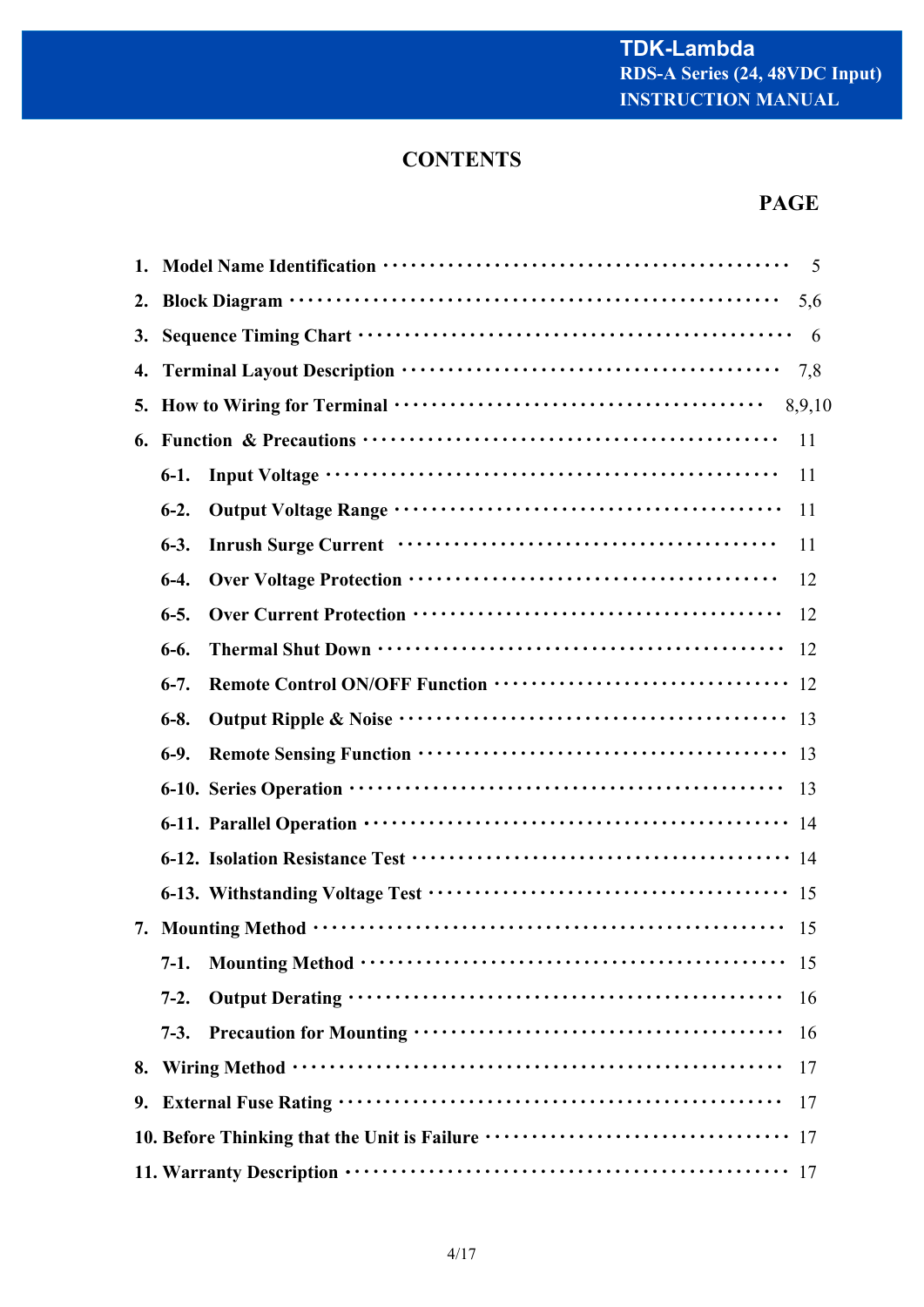## **1.Model Name Identification**



## **2.Block Diagram**



Operation Frequency (Fixed):308kHz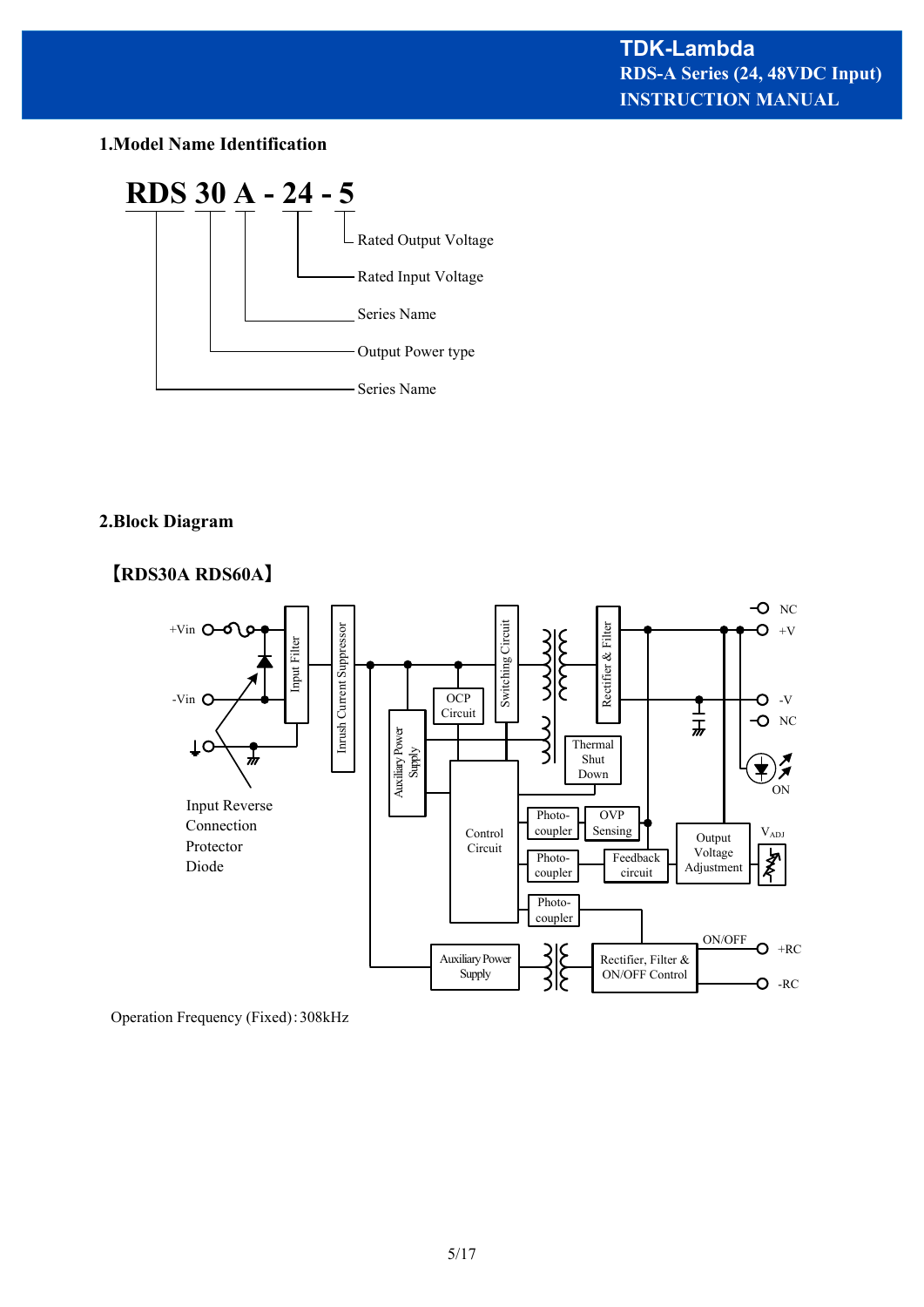## **INSTRUCTION MANUAL RDS-A Series (24, 48VDC Input) TDK-Lambda**



## **3.Sequence Timing Chart**



Note) \*1 +RC/-RC terminal are isolated from other terminal.(Floating)

Control-ON : Open the +RC/-RC terminal or apply external voltage 1.5-5V.

Control-OFF : Short the +RC/-RC terminal or apply external voltage 0-0.4V.

\*2 Please turn off the input or use Remote OFF once to reset OVP or Thermal shut down.

\*3 When turning ON by +RC/-RC terminal opening, this terminal voltage will be lost if input is turned off.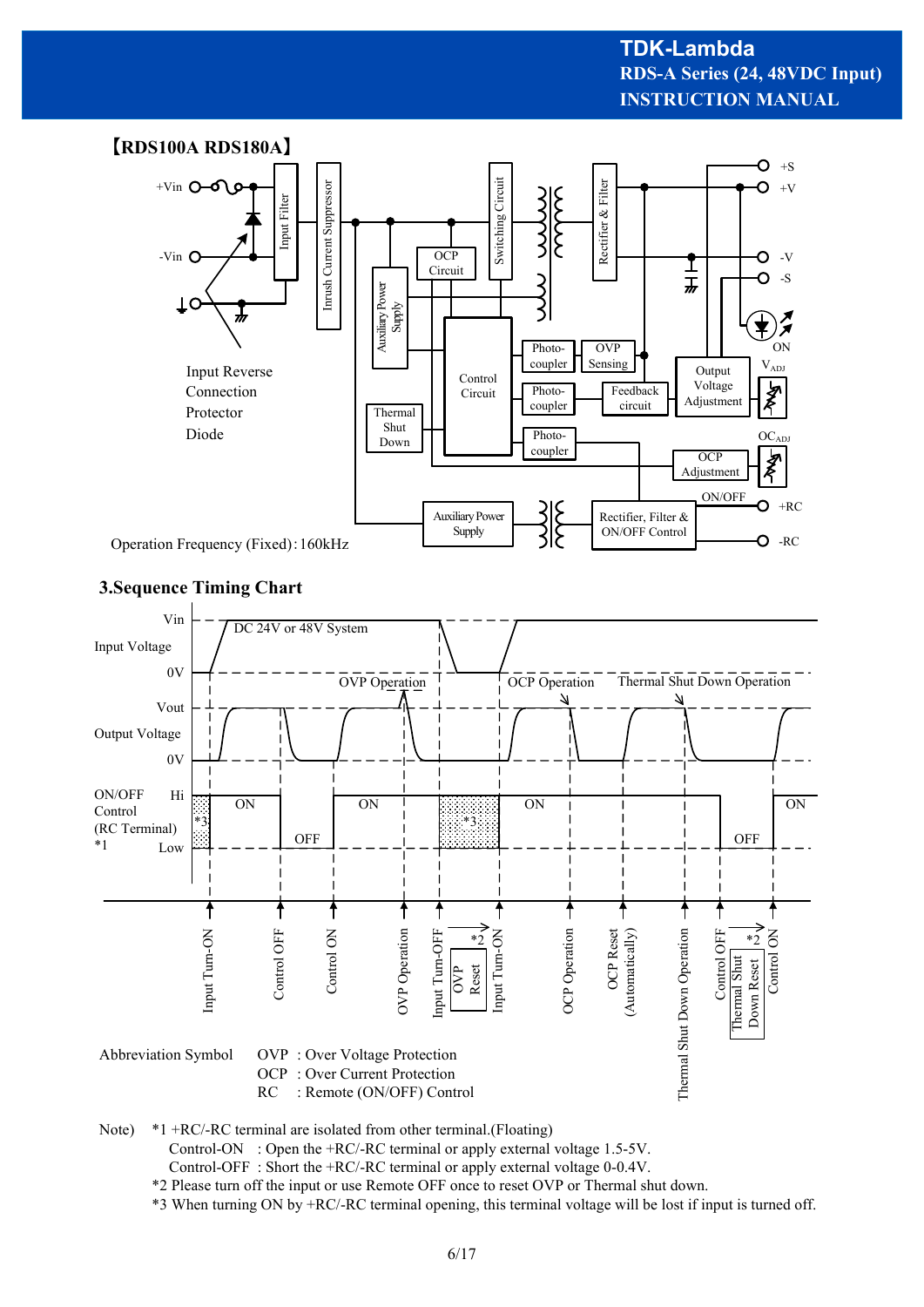## **4.Terminal Layout Description 【RDS30A RDS60A】**



# **RDS30A, RDS60A Terminal & Function**

| (T) ON             | : Output indicator (Green LED lights up when output is ON)            |  |  |
|--------------------|-----------------------------------------------------------------------|--|--|
| (2) V.ADJ          | : Output Voltage Adjustment (Output Voltage increases by              |  |  |
|                    | turning the VR in CW* direction)                                      |  |  |
| (3) NC             | : No Connection                                                       |  |  |
| $(4) + V$          | $: +$ Output terminal                                                 |  |  |
| $(5) -V$           | : - Output terminal                                                   |  |  |
| (6) NC             | : No Connection                                                       |  |  |
| $(7)$ +RC          | : + Remote ON/OFF   Open the $\mathcal{D}$ & $\mathcal{B}$ to turn ON |  |  |
| $(8)$ -RC          | : - Remote ON/OFF   Short the $\oslash \& \otimes$ to turn OFF        |  |  |
| $(9) + \text{Vir}$ | : + Input terminal (Internal Fuse line)                               |  |  |
| $(10)$ - Vin       | : - Input terminal                                                    |  |  |
| (11)               | : Protective bonding terminal                                         |  |  |
|                    |                                                                       |  |  |

**【RDS100A】**



Abbreviation note) \*CW : Clock Wise \*\*CCW : Counter Clock Wise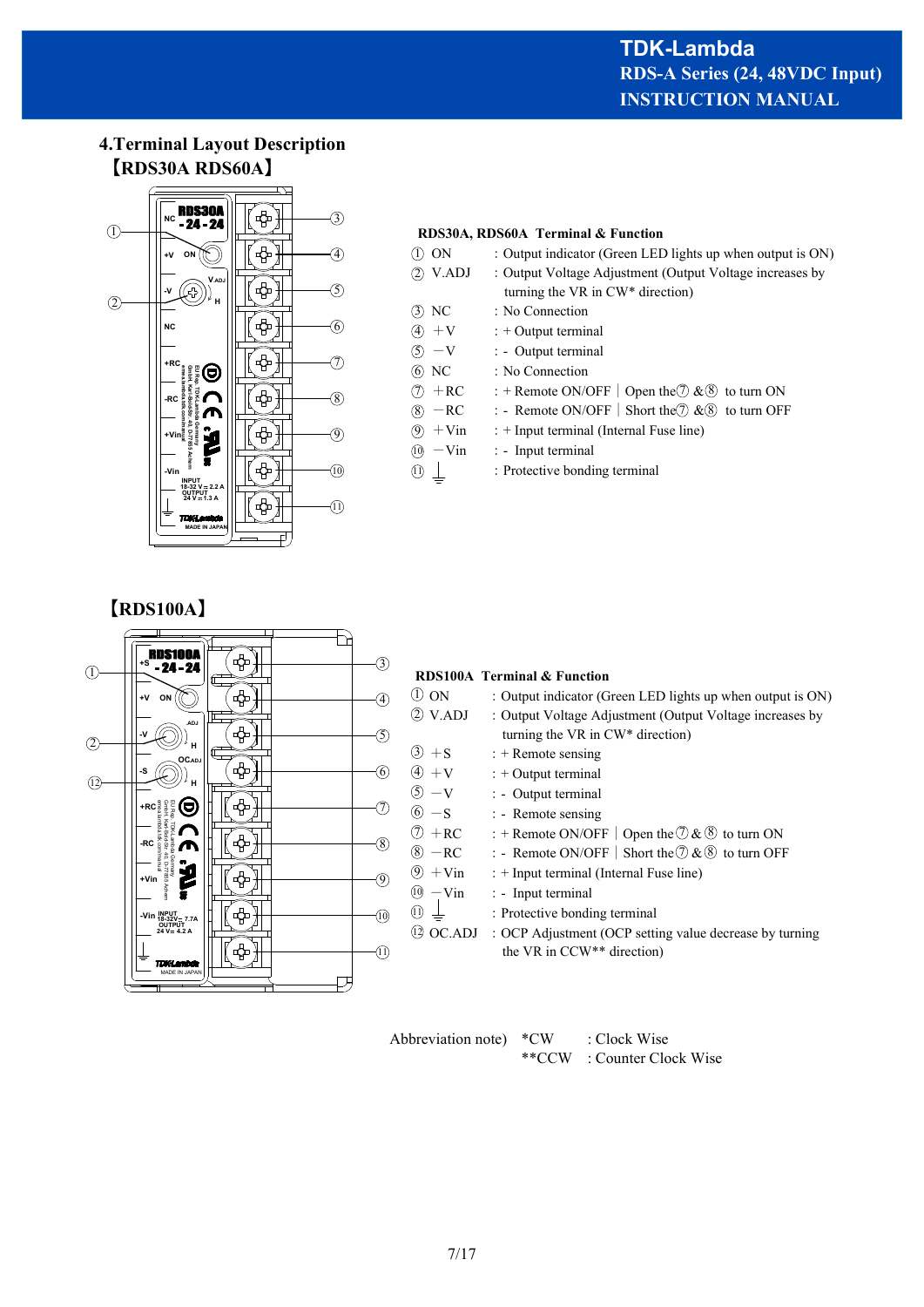# **【RDS180A】**



#### **RDS180A Terminal & Function**

| $^{\circledR}$<br>V.ADJ<br>: Output Voltage Adjustment (Output Voltage increases by turning the VR in CW* direction)<br>$\circled{3}$<br>$+S$<br>$: +$ Remote sensing |  |
|-----------------------------------------------------------------------------------------------------------------------------------------------------------------------|--|
|                                                                                                                                                                       |  |
|                                                                                                                                                                       |  |
| $\textcircled{4}$ , $\textcircled{3}$ + V<br>$: +$ Output terminal                                                                                                    |  |
| $\textcircled{3}$ , $\textcircled{4}$ - V : - Output terminal                                                                                                         |  |
| $\circledcirc$<br>$-S$ : - Remote sensing                                                                                                                             |  |
| $\circledD$<br>: + Remote ON/OFF   Open the $\mathcal{D} \& \mathcal{B}$ to turn ON<br>$+RC$                                                                          |  |
| $\circledS$<br>: - Remote ON/OFF   Short the $\Im \& \circledS$ to turn OFF<br>$-RC$                                                                                  |  |
| $\circled{9}$<br>$+V$ in<br>$:$ + Input terminal (Internal Fuse line)                                                                                                 |  |
| $\circled{0}$<br>$-Vin$ : - Input terminal                                                                                                                            |  |
| $\circled{1}$<br>: Protective bonding terminal                                                                                                                        |  |
| $\Omega$<br>$OC. ADJ$ : $OCP$ Adjustment (OCP setting value decrease by turning the VR in $CCW^{**}$ direction)                                                       |  |

Abbreviation note) \*CW : Clock Wise \*\*CCW : Counter Clock Wise

### **5.How to Wiring for Terminal**

Take enough caution when wring the input line. Improper connection would cause damage to supply unit.

- Be sure that the input is cut off when wiring each terminal.
- When applying Protection Ground, use the terminal with the symbol  $\perp$  or use fixing screw of the (sheetmetal) chassis.
- When wiring, separate input & output line to improve immunity for switching noise.
- Current rating is 25A maximum for the each terminal, but use within the maximum current rating of each model.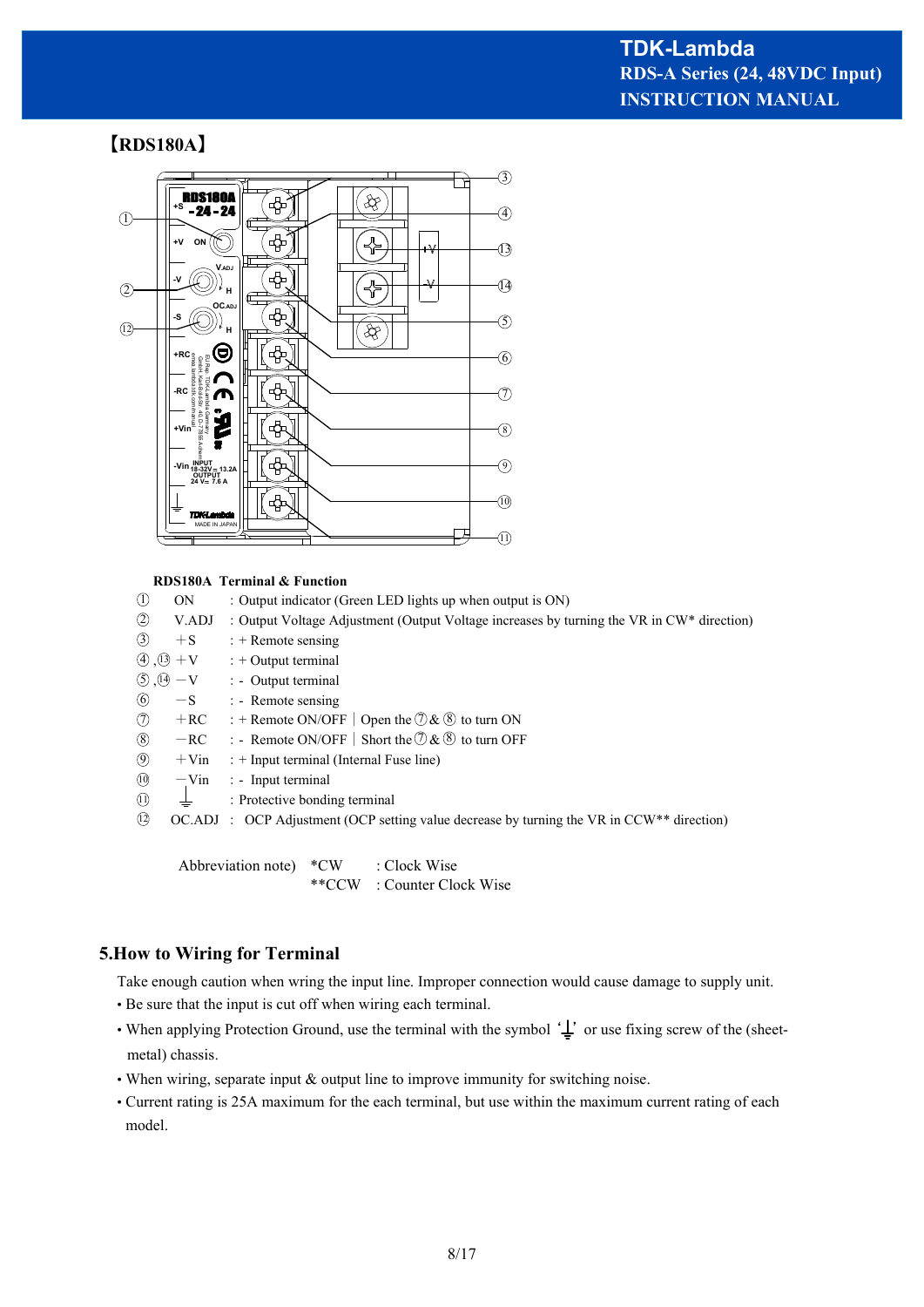# **INSTRUCTION MANUAL RDS-A Series (24, 48VDC Input) TDK-Lambda**

# **【RDS30A RDS60A】**



RDS30A &RDS60A have the same terminal layout. RDS60A is shown here as a representative.

## **【RDS100A】**

・Basic connection (Local sensing) Connect "+S" terminal to "+V" terminal and "-S" terminal to "-V" terminal with the attached short pieces.

(Short pieces are mounted at time of shipment.)



- ・Remote sensing connection
- 1) Remove the attached short pieces.
- 2) Connect "+S" terminal to "+" terminal of load with wires.
- 3) Connect "-S" terminal to "-" terminal of load with wires.
- \* If remote sensing terminals are opened, the output will rise and shut down.

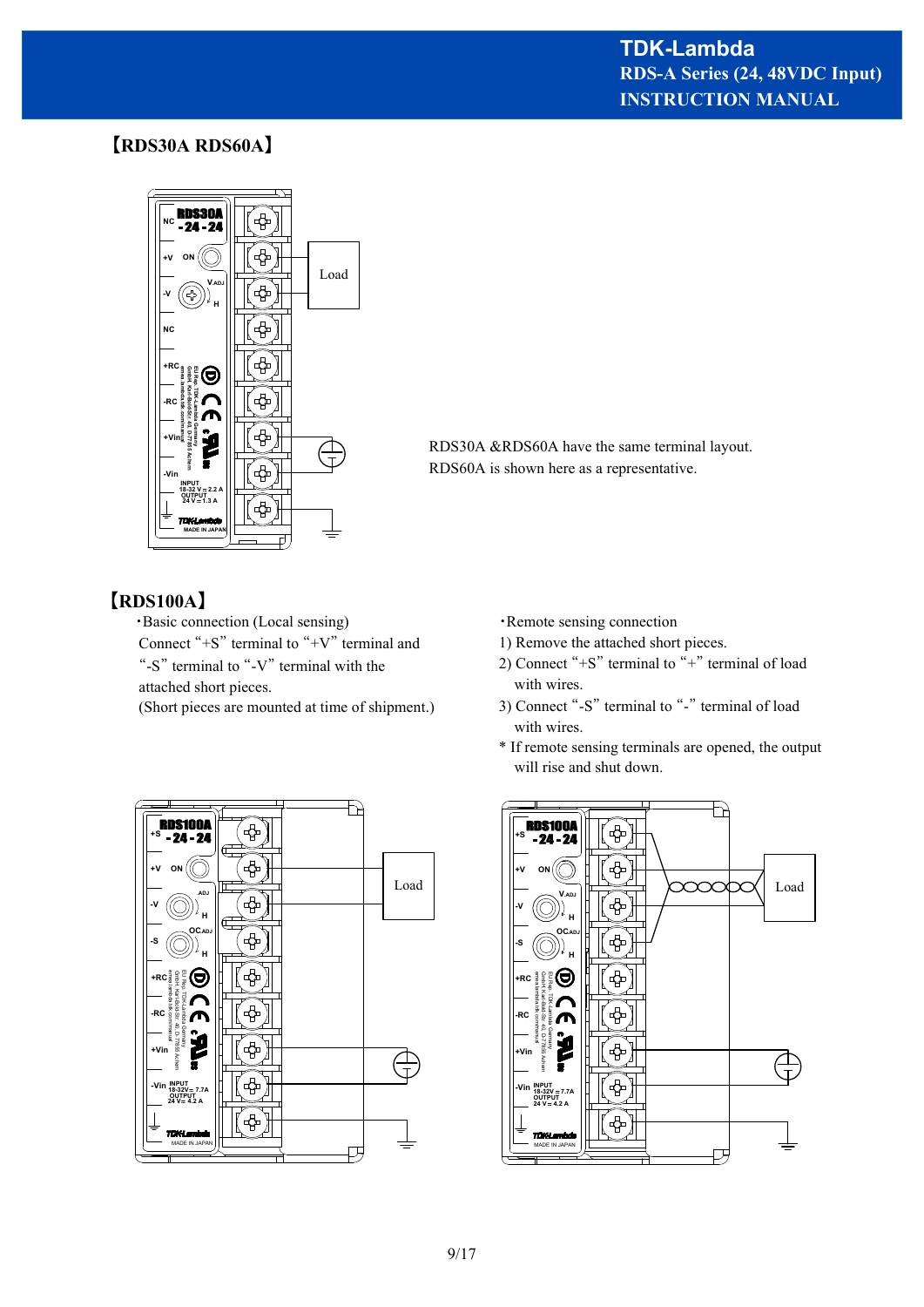## **【RDS180A】**

・Basic connection (Local sensing)

Connect "+S" terminal to "+V" terminal and "-S" terminal to "-V" terminal with the attached short pieces. (Short pieces are mounted at time of shipment.)

For the output terminal, connect the 2P terminal and the 9P terminal in consideration of the current balance. (Current rating 2P terminal:30A、9P terminal:25A)



・Remote sensing connection

- 1) Remove the attached short pieces.
- 2) Connect " $+S$ " terminal to " $+$ " terminal of load with wires.
- 3) Connect "-S" terminal to "-" terminal of load with wires.
- \* If remote sensing terminals are opened, the output will rise and shut down.

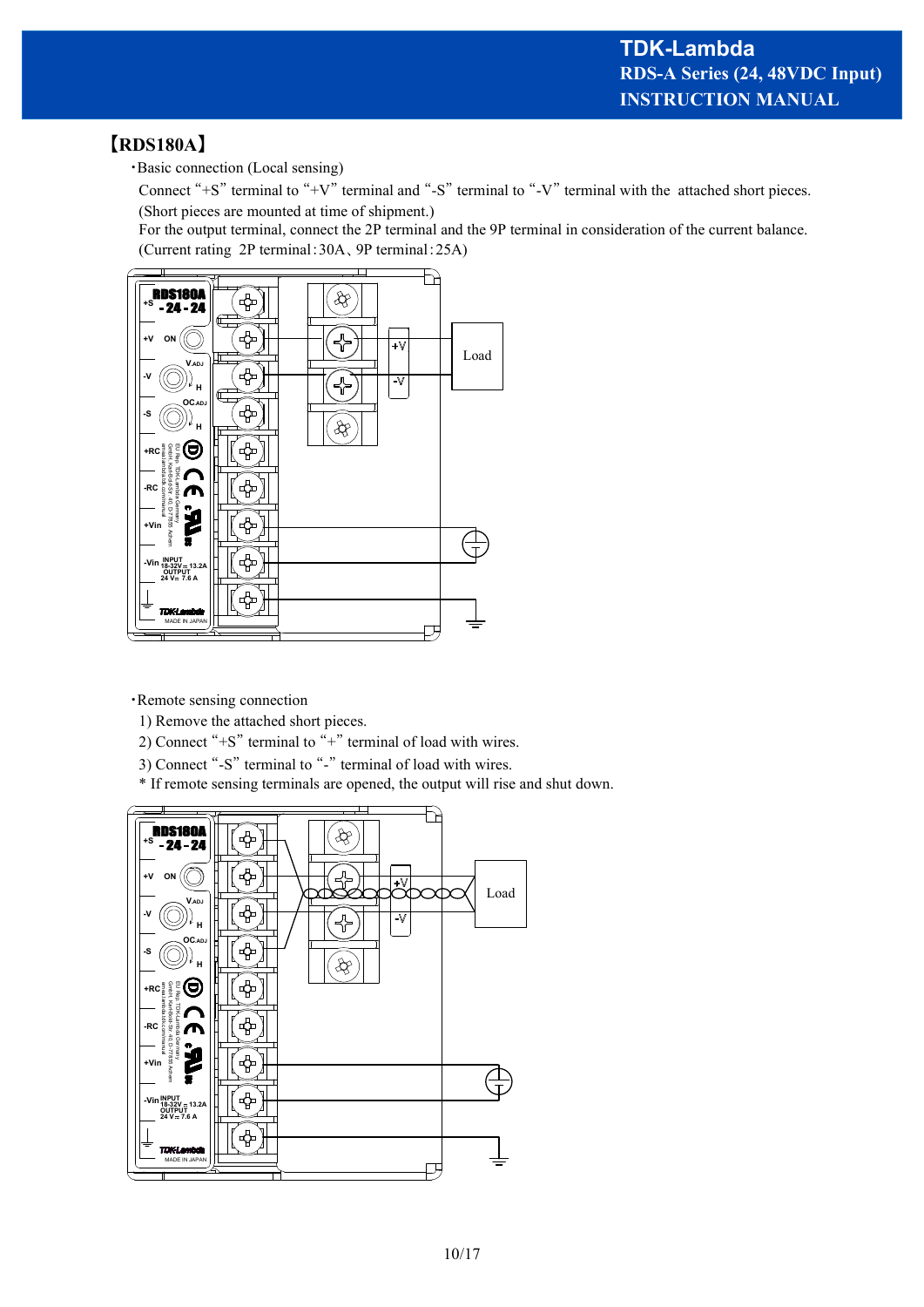#### **6.Function & Precautions**

#### **6-1.Input Voltage**

Input voltage range is as shown below. Take note that product will be damaged especially when input voltage exceeds maximum rating.

| • RDS30A-24, RDS60A-24, RDS100A-24, RDS180A-24 : 18~32VDC |                  |
|-----------------------------------------------------------|------------------|
| $\cdot$ RDS30A-48, RDS60A-48                              | :36 $\sim$ 63VDC |

#### **6-2.Output Voltage Range**

Output voltage is adjusted to the center of rated value during shipment. Output voltage can be adjusted by the rotating VR of 'V.ADJ'. Adjustment range of output voltage is as shown on the graphs below. Output voltage increases when rotating VR in CW\* direction.

Please note that output will shutdown due OVP activation when output voltage is adjusted too high.

Also, when output voltage is set higher than the typical rated setting, use within maximum output power rating.

Abbreviation note) \*CW : Clock Wise



# **6-3.Inrush Current**

RDS-A have inrush current suppressor inside. The value in the data sheet is specified at 25℃ ambient temperature. Inrush current increase during input recycling once the power supply has commenced operation. Take caution when selecting external input switch or input fuse.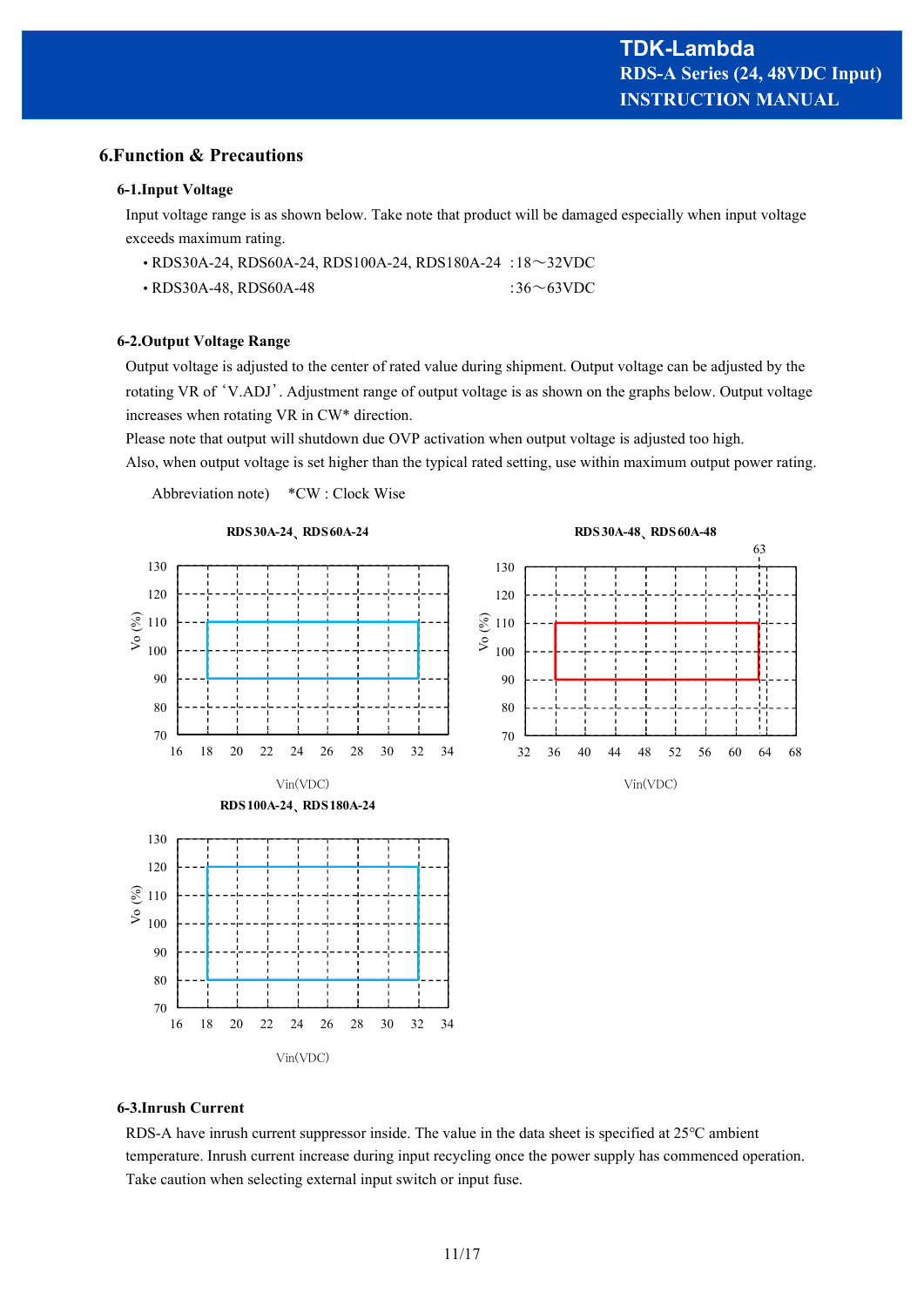#### **6-4.Over Voltage Protection (OVP)**

OVP method is "Output Shutdown (latch)/Manual Reset". OVP operates 120-150% of rated output voltage and shuts down output. After OVP operation, please turn off the input once and wait about 1 minute, or use Remote OFF once to reset OVP latch. then turn on input again or use Remote ON.

The OVP setting level is fixed and cannot be adjusted externally.

Be careful when applying external voltage directly to output higher than nominal as this might lead to damage of the RDS-A unit, When using inductive load, such as a motor or a relay, connect diode to output line as below.



#### **6-5.Over Current Protection (OCP)**

OCP operates if output current exceeds more than 105% of rated output current of specification. The outputs will be automatically recovered when the overload condition is canceled. Never operate the unit under over current or shorted conditions for more than 30 seconds, as this might to lead damage or failure.

• RDS30A, RDS60A : Constant Current Limit and Hiccup with automatic recovery. OCP setting is fixed and cannot be adjusted externally. • RDS100A, RDS180A : Constant Current Limit with automatic recovery.

Can be adjusted by the volume (OC. ADJ) .

OCP setting value decrease by turning the VR in CCW\* direction.

The lower limit of the OCP setting is approximately 30% of the rated output current.

Abbreviation note) \*CCW : Counter Clock Wise

#### **6-6.Thermal Shut Down**

The output will be shut down when abnormal rise of temperature for ambient internal of the RDS-A unit is detected. When thermal shut down operation, please turn off input or use remote OFF once, and turn on again after the temperature sufficiently dropped down to reset level.

Thermal shut down function operates at out of the specification area.

This function may not activate or cannot avoid power supply damage depending on the situation.

#### **6-7.Remote Control ON/OFF Function**

Remote ON/OFF function is available inside. By using this function, ON/OFF control can be done according to the table below even with input voltage applied.

This circuit is isolated from the input and output circuits.

| Between $+RC$ – RC terminal | Output Condition |  |
|-----------------------------|------------------|--|
| Open or Apply 1.5 to 5V     | ΩN               |  |
| Short or Apply 0 to 0.4V    | OEE              |  |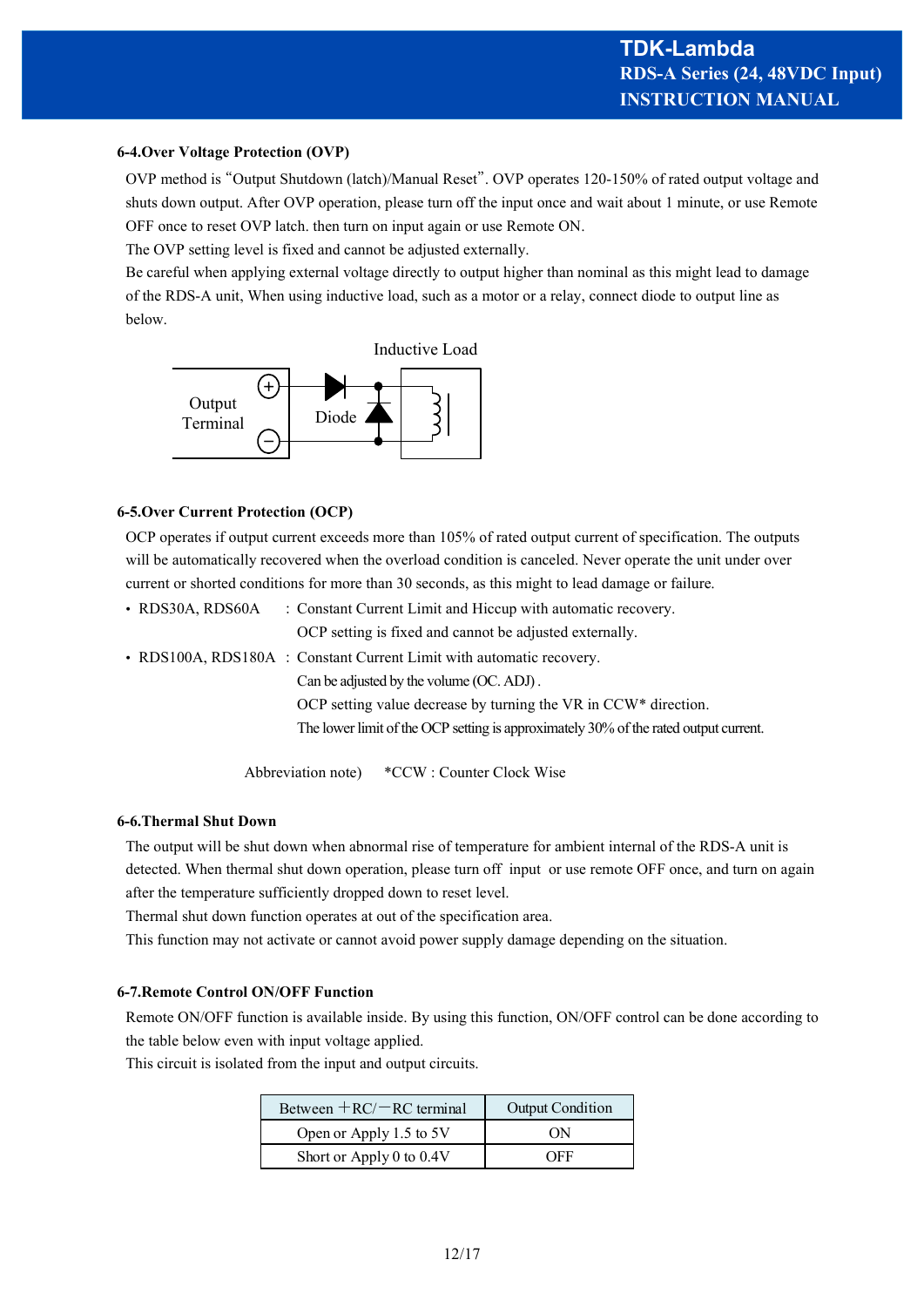#### **6-8.Output Ripple & Noise**

The specification for maximum ripple & noise value are measured according to measurement circuit specified by JEITA-RC9141B. Output Ripple & Noise level will be large when a load line is long. In such case, it might be necessary to connect electrolytic or film capacitor across the load terminal. The output ripple cannot be measured accurately if the probe ground lead of oscilloscope is too long.



#### **6-9. Remote Sensing Function**

Remote Sensing function is provided only RDS100A & RDS180A.

This function compensates voltage drop of wiring from output terminals to load terminals.

Connect "+S" terminal to "+" terminal of load and "S" terminal to "-" terminal of load with sensing wires.

The total line voltage drop shall be less than 0.3V. In case that sensing line is too long,

it is recommended to connect electrolytic capacitor in Across the load terminal.

Connect "+S" terminal to "+V" terminal and "-S" terminal to "-V" terminal with the attached short Pieces when remote sensing function is not used.

If disconnected, OVP function may trigger and voltage will be shut down.

#### **6-10.Series Operation**

For series operation, either method (A) or (B) is possible.



(A)Series Operation RDS-A to One Load (B)Series Operation both RDS-A & Load



Please select a bypass diode with maximum forward current rating more than output load current. And maximum reveres voltage must withstand each power supply output voltage.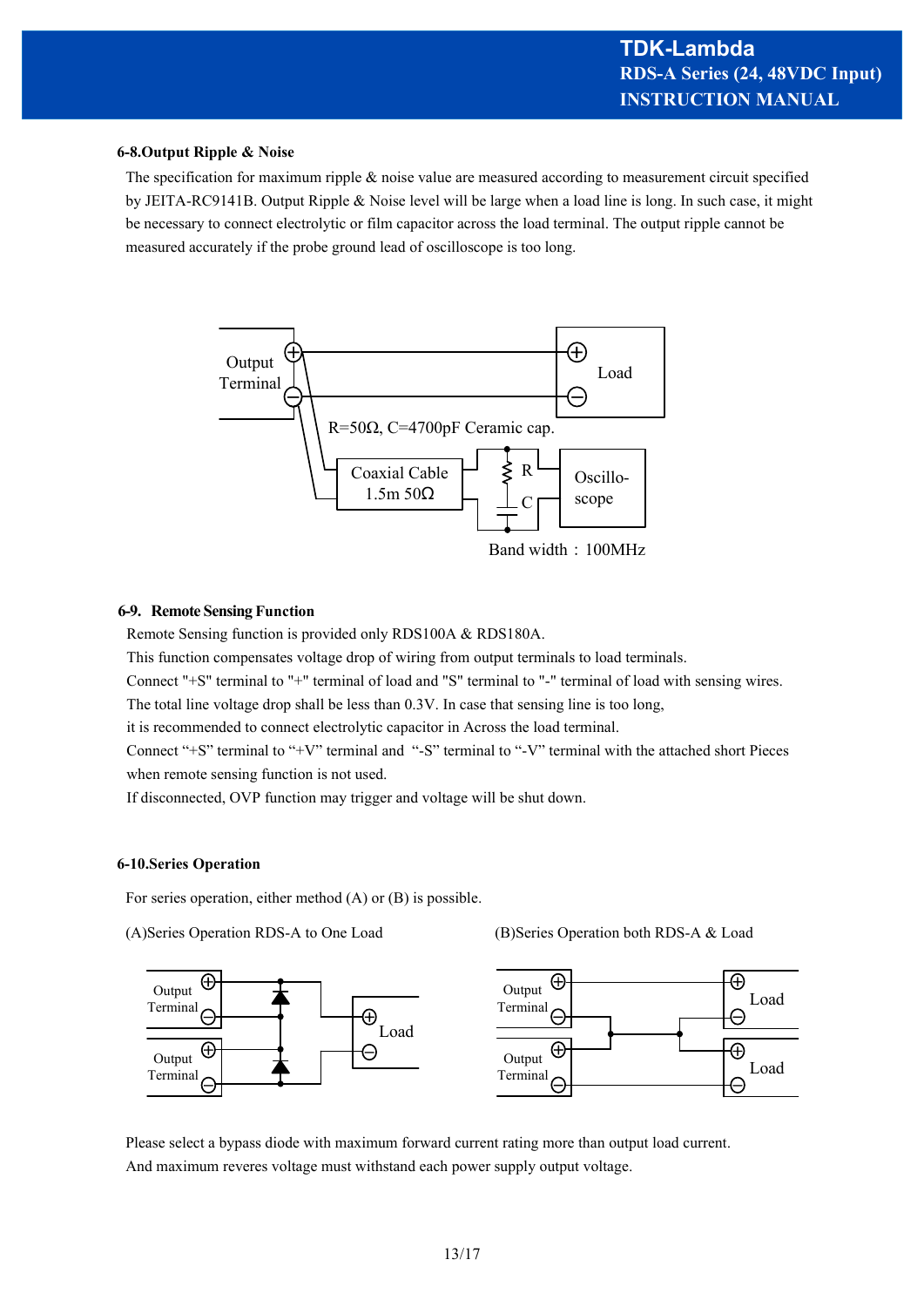#### **6-11. Parallel Operation**

RDS30A and RDS60A can be operated in parallel as (A) backup power supply.

RDS100A and RDS180A are capable of both (A) parallel operation as a backup power supply and

- (B) parallel operation to increase the output current.
- (A)To use as Back-up Power Supply (B)To increase the output current
	- 1.Adjust the output voltage higher by the value of forward voltage drop (VF) of the diode.
	- 2.Adjust each power supply output voltage to be same.
	- 3.Output voltage and output power should be used within specifications.
	- 4.Use protective diode to prevent reverse current. Diode current rating must be more than output load current.

- 1.Use same length and type of wires for all load lines.
- 2.Adjust each power supply output voltage to be same value within 1%.

 Recommend to set the same voltage as much as possible.

- 3.Adjust the OCP less than 90% of the rated output current.
- 4.There is a possibility that output voltage dips at dynamic load change.
- 5.The rising waveform of the output voltage may have a step.
- 6.Parallel operation is possible for up to 2 units of the same model of RDS-A.





#### **6-12. Isolation Resistance Test**

Isolation resistance is more than 100MΩ at 500VDC between Output &  $\perp$  (Protective Earth), and 10MΩ at 100VDC between output &  $(+/-)$ RC. For safety operation, voltage setting of DC isolation resistance tester must be done before the test. Ensure that the unit is fully discharged after the test.

• Output  $-\frac{1}{2}$  (Protective Earth): <br> 0utput - (+/-)RC:

More than  $100M\Omega$  at 500VDC More than  $10M\Omega$  at 100VDC



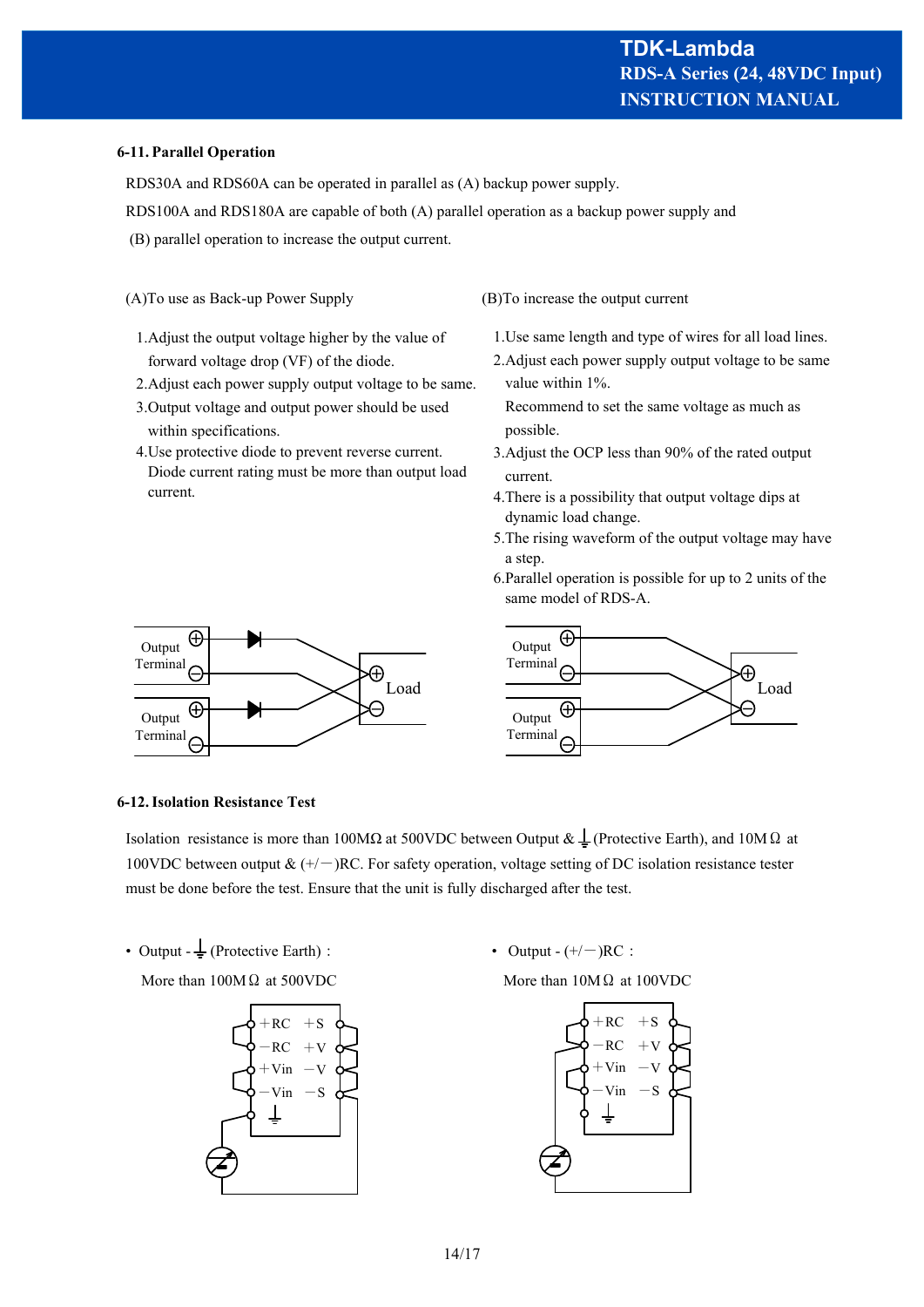#### **6-13. Withstanding Voltage Test**

When testing withstand voltage, connect each input and output, or +RC and -RC terminal as follows. RDS-A is designed to withstand 2.0kVAC between input & output, input  $\& \perp$  (Protective Earth), and 100VAC between output  $\& (+/-)$ RC each for 1 minute. When testing, set current limit of the withstanding voltage tester to 10mA (For output  $& (+/-)$ RC:100mA). The applied voltage must be gradually increased from zero to the testing value during testing and then gradually decrease after test. When timer is used, the power supply may be damaged by high impulse voltage generated during timer switch on and off. \*



## **7. Mounting Method**

#### **7-1.Mounting Method**

Mounting direction for RDS-A are as shown below. Standard mounting is (A). However, laid mounting as (B) is also available. Do not mount using (C) - (E) method. Use RDS-A according to the derating curve area by mounting direction and ambient temperature. Derating curve limitations are determined by 100% of the rating output power of RDS-A series. For mounting method aside from the following, please contact TDK-Lambda.



For RDS180A with the output more than 150W, use floating mount as shown below.

(A) Standard Mount (RDS180A)

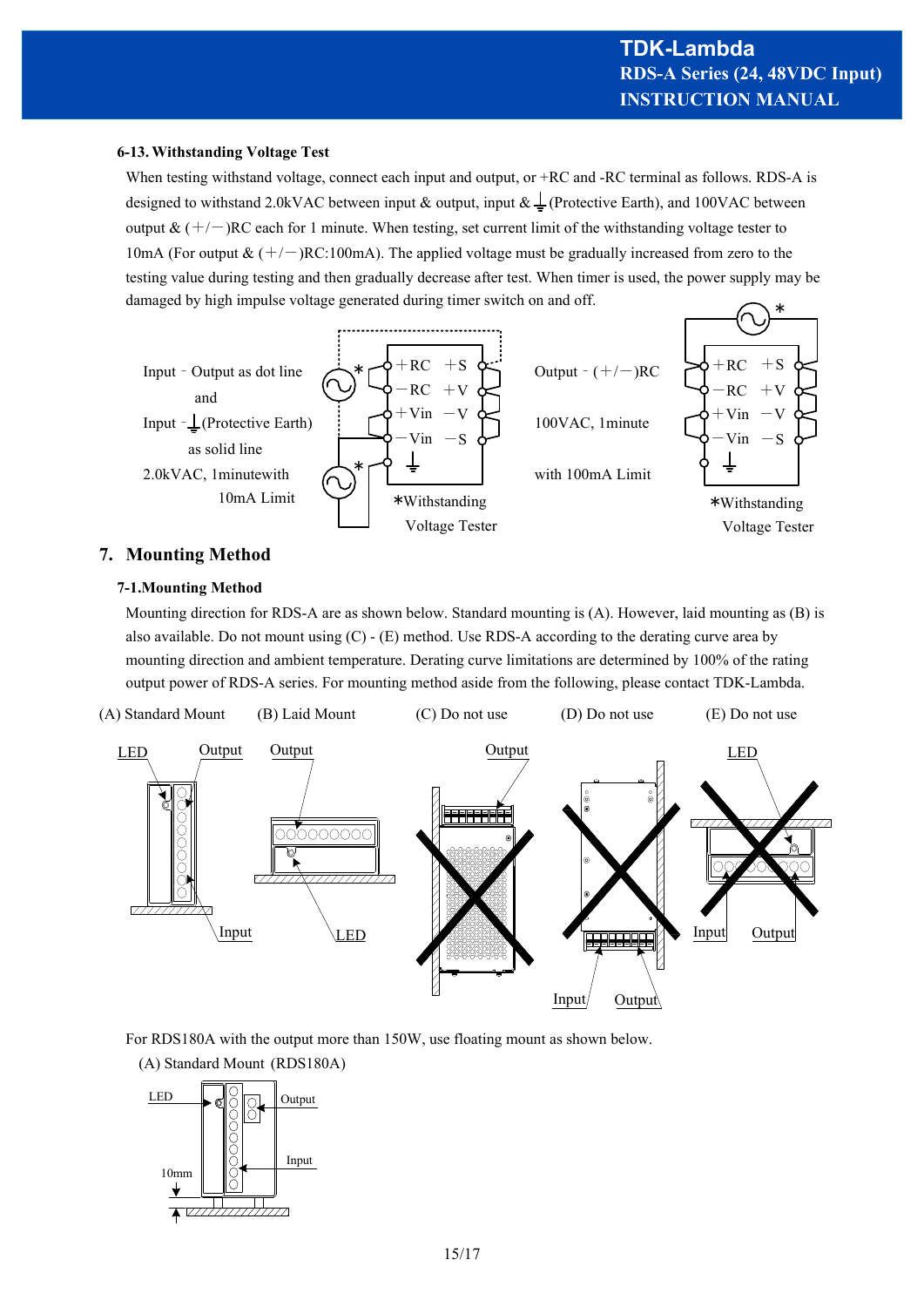#### **7-2.Output Derating**

Natural Convection Cooling



| $\blacksquare$ Mount (A) |
|--------------------------|
| $\blacksquare$ Mount (B) |

| Ambient Temperature | Load $(\% )$ |                |
|---------------------|--------------|----------------|
| (°C)                | Mount $(A)$  | $M$ ount $(B)$ |
| $-20 - 40$          | 100          | 100            |
| 50                  | 100          | 70             |
| 60                  | 70           |                |

#### **7-3.Precaution for Mounting**

- (1) RDS-A Cooling method is natural convection. Keep a space more than 15mm each around RDS-A unit to avoid hot air from accumulation. By providing a make natural air flow path by convection cooling. And same application is needed when using multiple RDS-A units.
- (2) Connect Protective Earth Terminal  $($   $\perp$ ) to the Ground of the application equipment. Otherwise, noise\* will get worse.

(\*Input conducted emission noise, radiated emission, or output noise)

- (3) Insert stroke length of a fixing screw is less than 7mm. Avoid inserting failed screw.
- (4) Recommended fastening torque for fixing.

M4 type screw:1.27N·m(13.0kgf·cm ) ~ 1.6N·m(16.3kgf·cm )